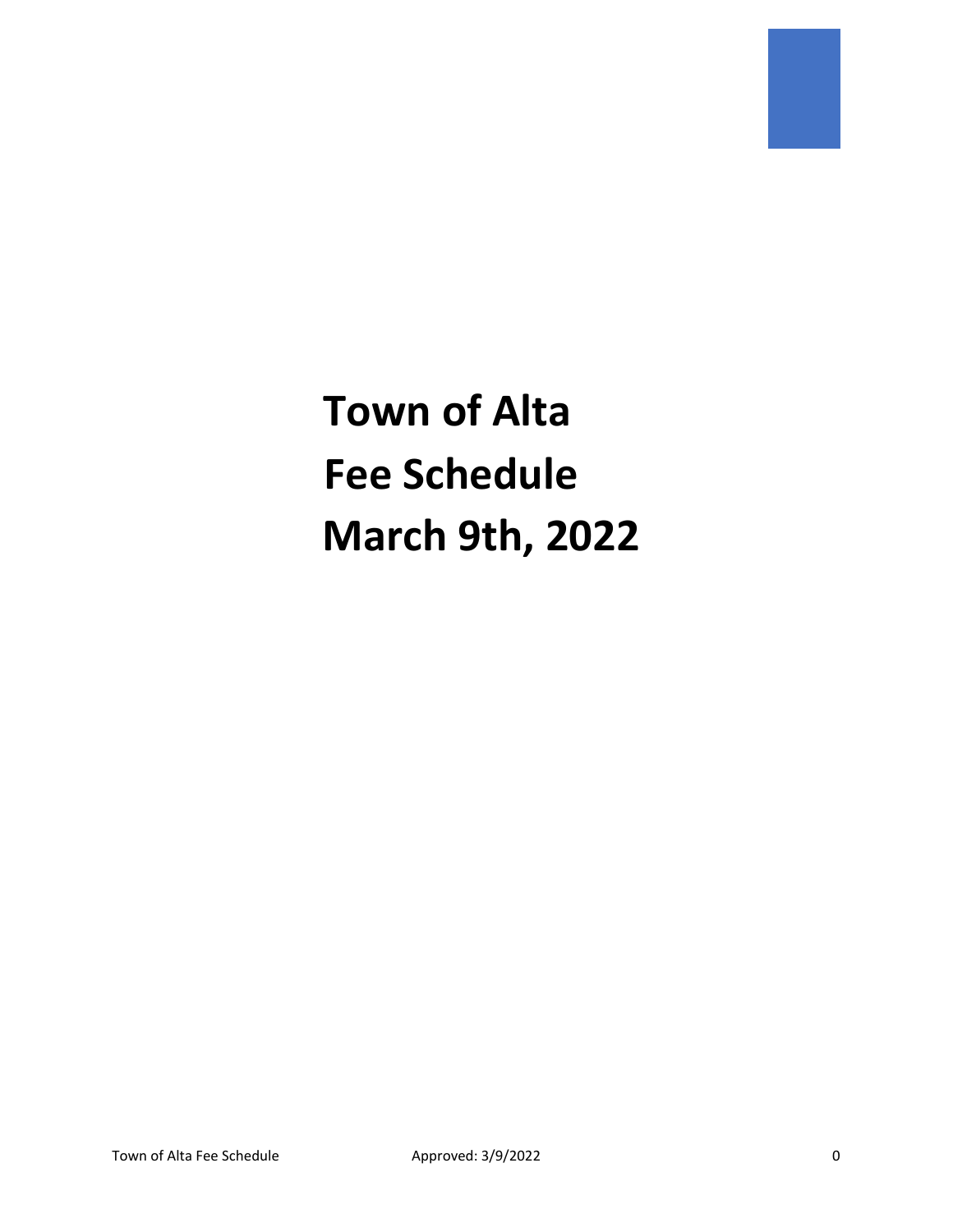| Town of Alta Fee Schedule<br><b>Arranged Categorically</b> |                |
|------------------------------------------------------------|----------------|
| <b>Fee Category</b>                                        | Page Number    |
| <b>TOWN CLERK</b>                                          | $\overline{2}$ |
| <b>FINANCE SERVICES</b>                                    | $\overline{2}$ |
| <b>COMMUNITY EVENTS</b>                                    | $\overline{2}$ |
| <b>MARSHAL'S OFFICE</b>                                    | 3              |
| <b>TOWN MANAGED PARKING PERMITS</b>                        | 3              |
| <b>ANIMAL CONTROL</b>                                      | 3              |
| <b>PARK AND RECREATION</b>                                 | $\overline{4}$ |
| <b>BUSINESS AND LIQUOR LICENSES</b>                        | $\overline{4}$ |
| PLANNING AND ZONING                                        | 5              |
| <b>BUILDING</b>                                            | 5              |
| <b>WATER OPERATIONS</b>                                    | 6              |
| WATER EXPANSION AND REPLACEMENT                            | $\overline{7}$ |
| <b>SEWER OPERATIONS</b>                                    | 7              |
| <b>BUILDING PERMIT FEE SCHEDULE</b>                        | 7              |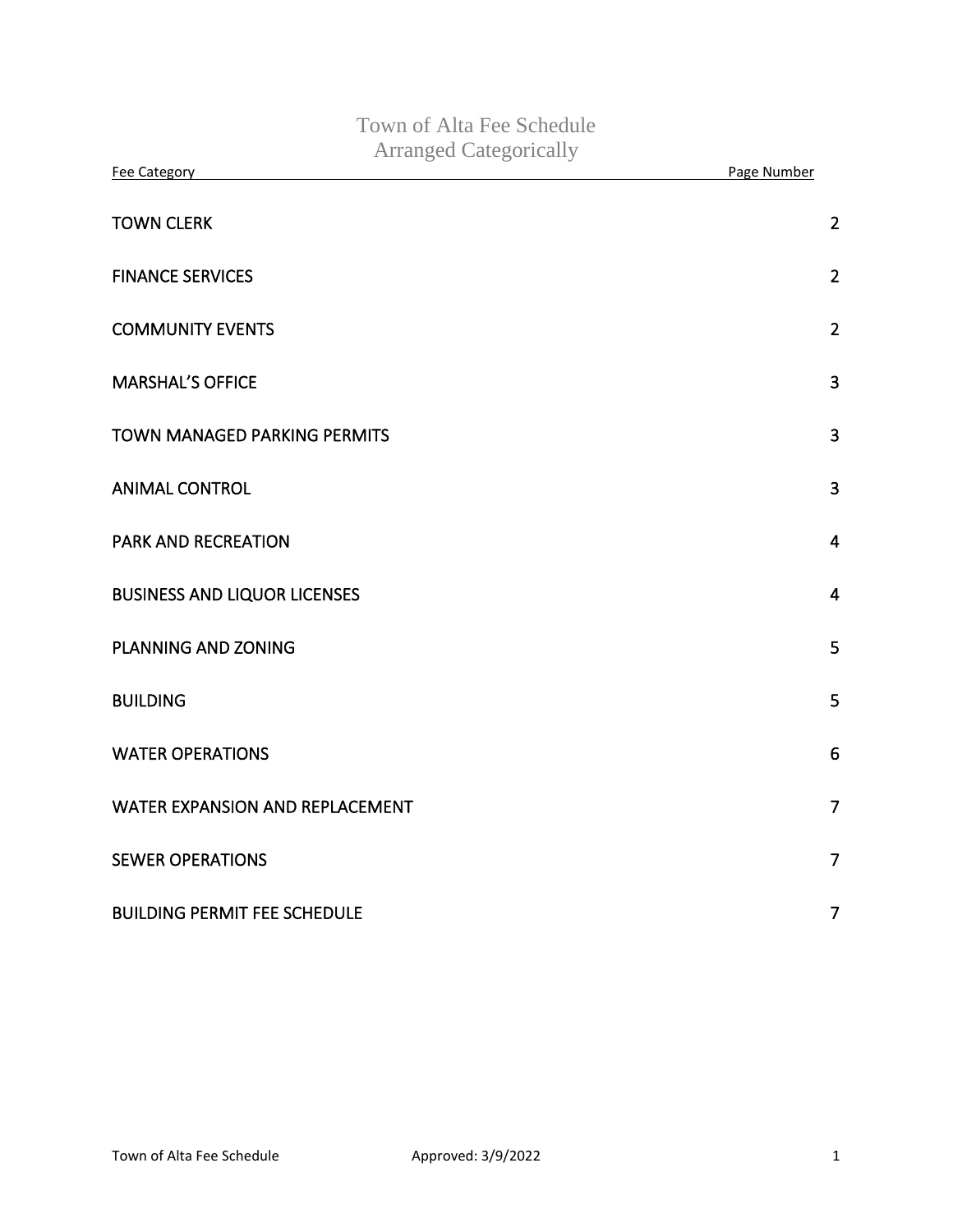## <span id="page-2-0"></span>Town Clerk

| <b>Fee Information</b>                                             | <b>Current Fee</b>         |
|--------------------------------------------------------------------|----------------------------|
| <b>GRAMA Request Fees</b>                                          |                            |
| Audio CD's                                                         | \$15.00 per CD             |
| Black and White Copies per page                                    | \$0.25 per page            |
| $(8.5"x11," 8.5"x14," 11"x14," or 11"x17")$                        |                            |
| Color Copies per page $(8.5"x11")$                                 | \$0.35 per page            |
| Black and White Copies (oversize documents)                        | Actual cost to Town        |
| Note: Town does not have equipment to easily reproduce oversize    |                            |
| black and white documents larger than 11"x17." Documents will      |                            |
| be produced out of office. Actual cost will include staff time and |                            |
| mileage as applicable.                                             |                            |
| Color Copies (oversize documents)                                  | Actual cost to Town        |
| Note: Town does not have equipment to easily reproduce oversize    |                            |
| color documents larger than 8.5"x11." Documents will be            |                            |
| produced out of office. Actual cost will include staff time and    |                            |
| mileage as applicable.                                             |                            |
| Complete copy of Town Code (hard copy)                             | \$75.00                    |
| <b>Staff Time</b>                                                  | $$35.00$ per hour          |
| <b>Note:</b> for the search, retrieval, and compiling of records   |                            |
| responsive to a request                                            |                            |
| Certification fee                                                  | \$2.00 per certification   |
| Postage                                                            | <b>Actual Cost to Town</b> |

## <span id="page-2-1"></span>Finance Services

| <b>Fee Information</b>  | <b>Current Fee</b>  |
|-------------------------|---------------------|
| Delinquent Account Fees | 18% interest        |
| Collection Fees         | Actual cost to Town |

# <span id="page-2-2"></span>Community Events

| <b>Fee Information</b>   | <b>Current Fee</b> |
|--------------------------|--------------------|
| Community Center Use Fee | $$150.00$ per day  |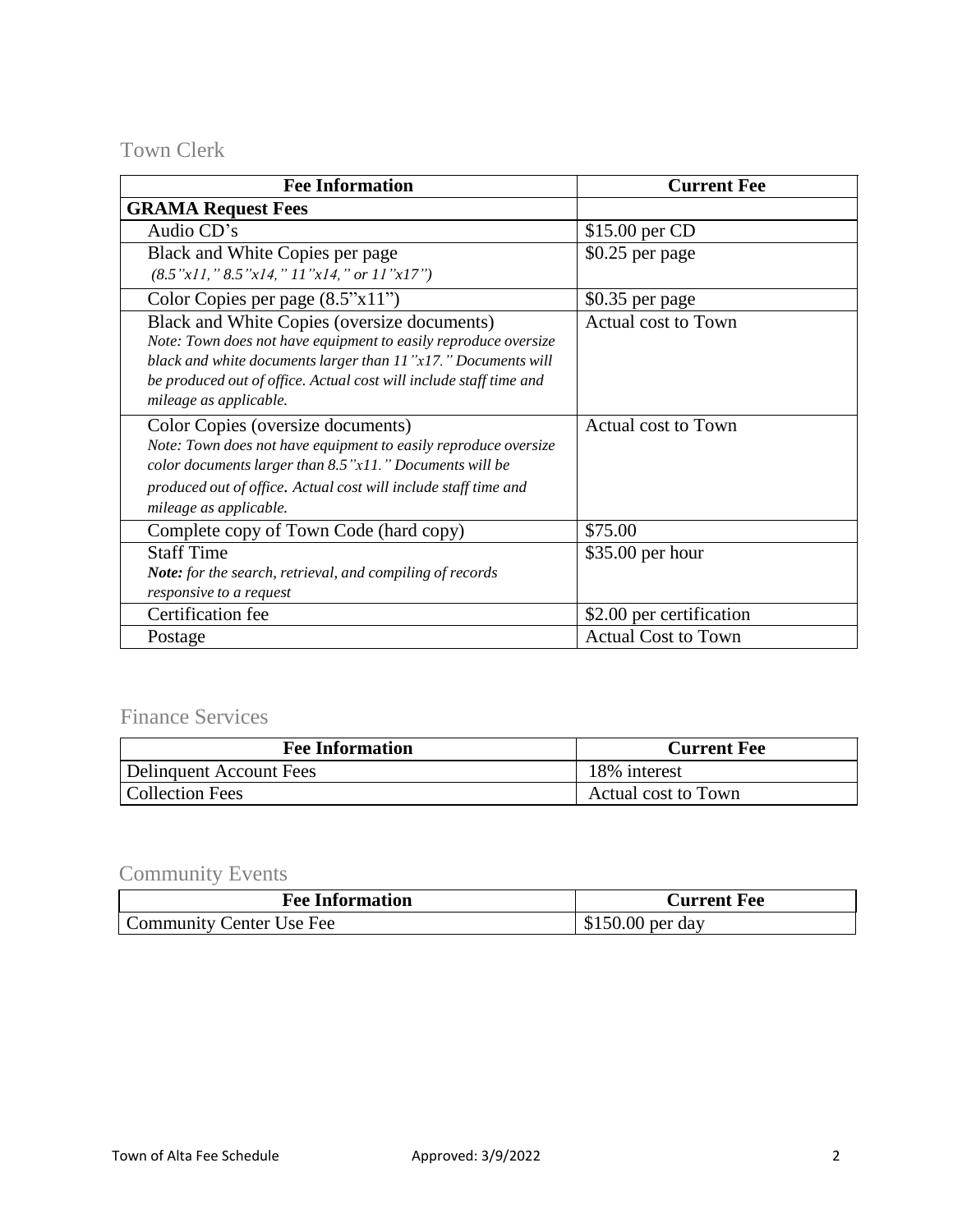## <span id="page-3-0"></span>Marshal's Office

| <b>Fee Information</b>                                                                                       | <b>Current Fee</b>              |
|--------------------------------------------------------------------------------------------------------------|---------------------------------|
| Sex Offender Registration Fee                                                                                | \$25.00                         |
| Reports                                                                                                      |                                 |
| First Page of Report                                                                                         | \$10.00                         |
| <b>Each Additional Page</b>                                                                                  | \$0.25 per page                 |
| Fingerprints (applicant must supply card specific to<br>requiring agency)                                    | $$5.00$ per card                |
| <b>Clearance Letters/Background Checks</b><br>Note: Where allowed by law                                     | \$10.00 per letter and/or check |
| Special Event Law Enforcement (3 hour minimum<br>required)<br>Note: payment must be made directly to officer | $$45.00$ per hour               |

#### <span id="page-3-1"></span>Town Managed Parking Permits

| <b>Fee Information</b>                                        |          |
|---------------------------------------------------------------|----------|
| <b>Seasonal Permit</b>                                        | \$250.00 |
| Day Use Permit                                                | \$25.00  |
| Parking Permit Violation Fee                                  | \$75.00  |
| Parking Permit Violation Fee (total due if \$75 violation fee | \$150.00 |
| is not paid or appealed within 10 days)                       |          |

### <span id="page-3-2"></span>Animal Control

| <b>Fee Information</b>                                                 | <b>Current Fee</b> |
|------------------------------------------------------------------------|--------------------|
| Permanent Dog License (First time annual license,                      | \$125.00           |
| spayed or neutered dog, includes watershed tag)                        |                    |
| Note: no dog will be licensed as such without proof that sterilization |                    |
| was performed)                                                         |                    |
| Permanent Dog License (First time annual license, un-                  | \$150.00           |
| spayed or un-neutered dog, includes watershed tag)                     |                    |
| Permanent Dog License (Renewal fee, spayed or                          | \$100.00           |
| neutered)                                                              |                    |
| Note: no dog will be licensed as such without proof that sterilization |                    |
| was performed                                                          |                    |
| Permanent Dog License (Renewal fee, un-spayed or un-                   | \$125.00           |
| neutered dog)                                                          |                    |
| Replacement Watershed Tag                                              | \$25.00            |
| <b>Replacement Town Tag</b>                                            | \$5.00             |
| Temporary Dog License (14 days or less)                                | \$60.00            |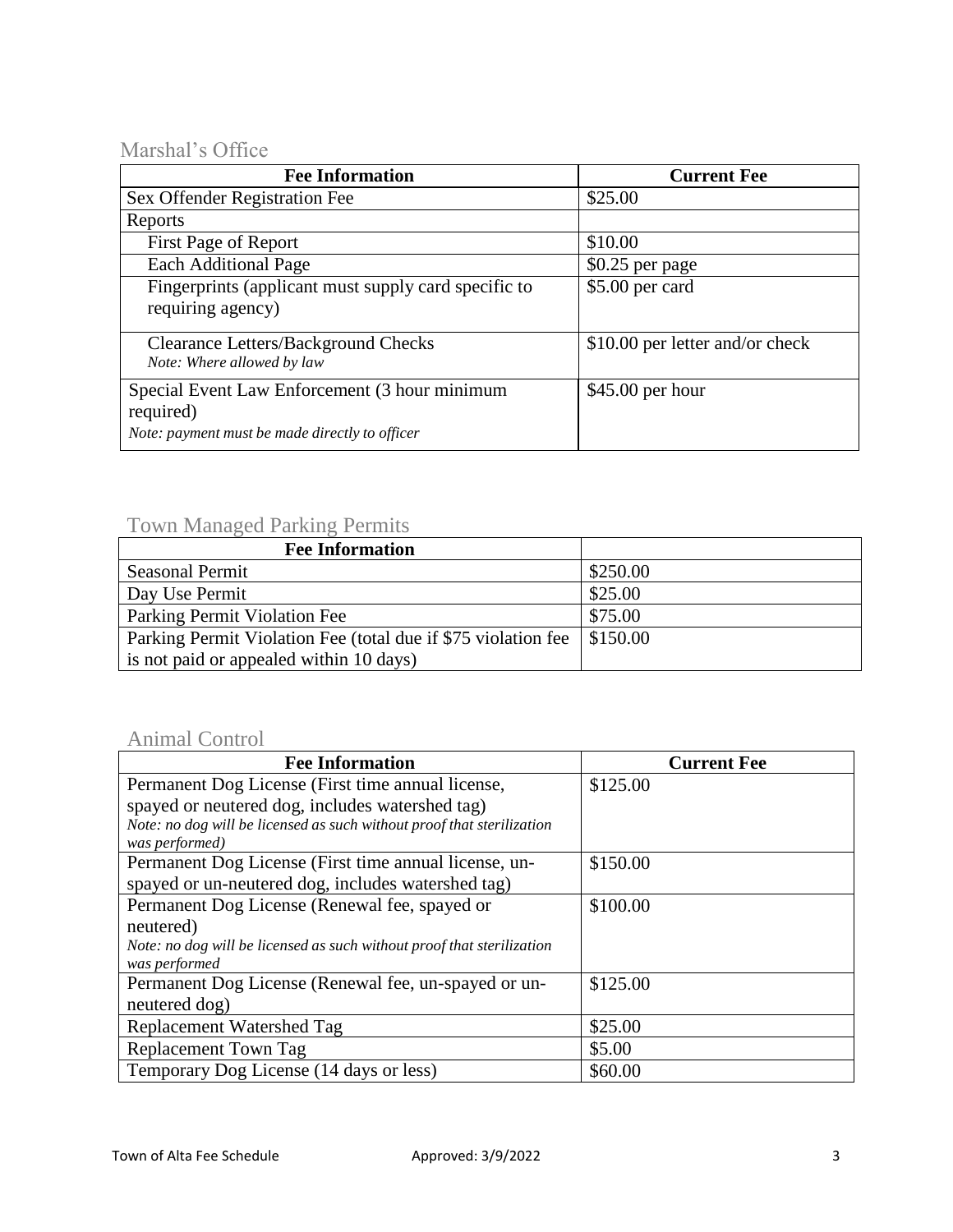| Note: The Mayor shall have discretion to waive fees for temporary |          |
|-------------------------------------------------------------------|----------|
| licenses in whole or in part for cause shown as the Mayor deems   |          |
| reasonable.                                                       |          |
| Temporary Dog License (More than 14 days)                         | \$125.00 |
| Note: The Mayor shall have discretion to waive fees for temporary |          |
| licenses in whole or in part for cause shown as the Mayor deems   |          |
| reasonable.                                                       |          |

### <span id="page-4-0"></span>Park and Recreation

| <b>Fee Information</b>                              | <b>Current Fee</b>         |
|-----------------------------------------------------|----------------------------|
| Town Park portable toilet fee for groups >75 people | <b>Actual cost to Town</b> |

# <span id="page-4-1"></span>Business and Liquor Licenses

| <b>Current Fee</b>                   |
|--------------------------------------|
| First Application (Second + App)     |
| \$843.03 (\$391.00)                  |
| \$65.31 (\$65.31)                    |
| \$65.31 (\$65.31)                    |
| \$65.31 (\$65.31)                    |
| \$92.06 (\$92.06)                    |
| \$102.68 (\$102.68)                  |
| \$65.31 (\$65.31)                    |
| \$3,250.89 (\$990.75)                |
| \$50.00 (\$50.00)                    |
| \$0.00 Exempt from fee               |
|                                      |
|                                      |
| \$50.00                              |
| $$225.00$ per six months;            |
| \$450.00 per year                    |
| $$225.00$ per six months;            |
| \$450.00 per year                    |
| $$125.00$ six months;                |
| \$250.00 per year                    |
| $\overline{$100.00}$ per six months; |
| \$200.00 per year                    |
| $$225.00$ per six months;            |
| \$450.00 per year                    |
|                                      |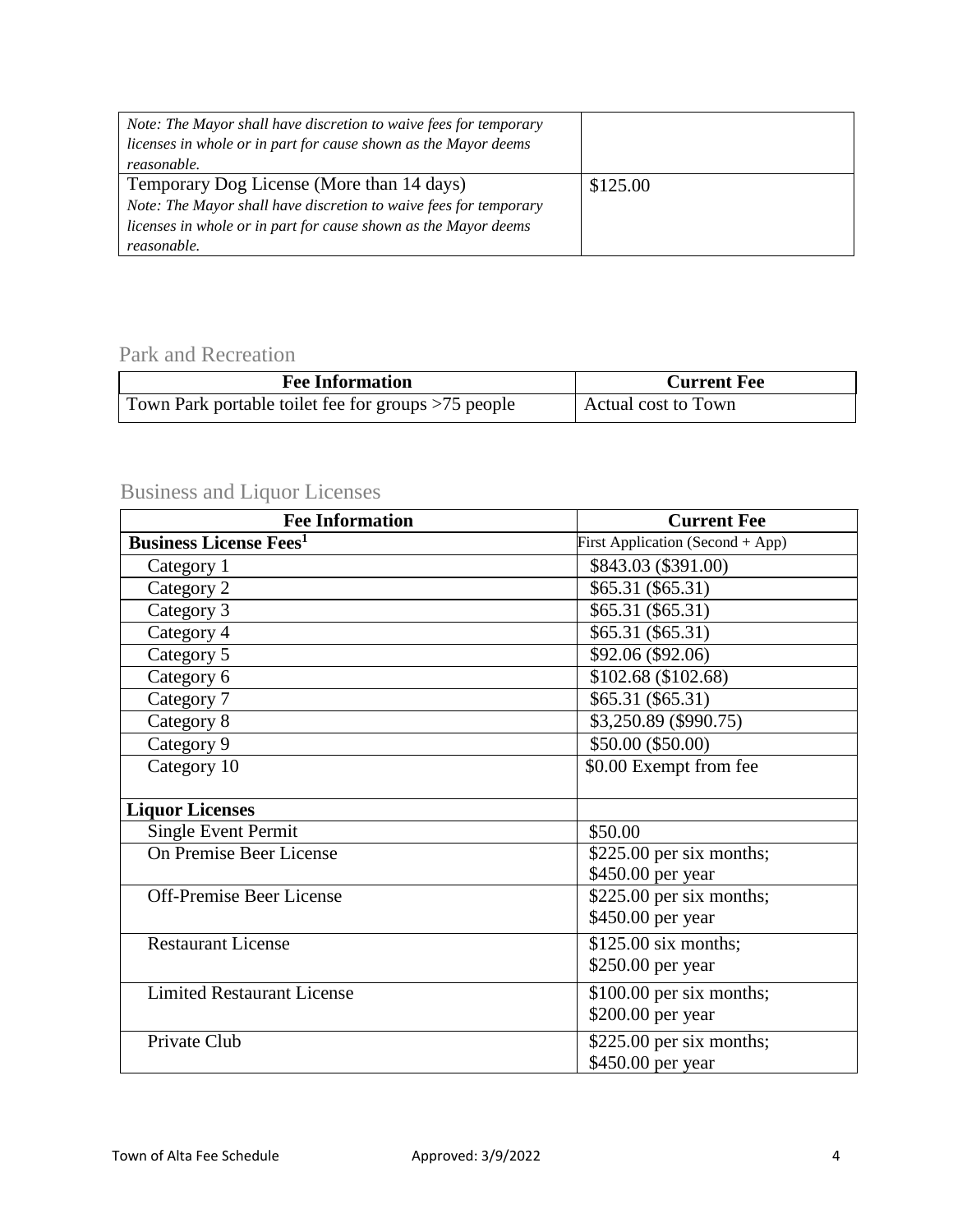### <span id="page-5-0"></span>Planning and Zoning

#### Planning and Zoning Fees

*Note: All fees shall be paid to the Alta Town Clerk at the Town Office. Fees for all planning and zoning*  matters shall be paid only in cash, money order, certified check, or credit card. All required fees for any *planning and/or zoning matter must be paid at the time application is made for consideration by the Planning Commission.*

| <b>Fee Information</b>                                | <b>Current Fee</b>                              |
|-------------------------------------------------------|-------------------------------------------------|
| <b>Zoning Change Fees</b>                             | $$100.00 + $50.00$ per acre or fraction thereof |
| <b>Annexation Fees</b>                                | \$500.00                                        |
| Conditional Use Permit Fee (Residential)              | $$100.00 + $25.00$ per dwelling unit            |
| Conditional Use Permit Fee (Commercial)               | $$100.00 + $50.00$ per acre (or fraction        |
|                                                       | thereof)                                        |
| Conditional Use Permit Fee (Public/Quasi-             | \$50.00                                         |
| public)                                               |                                                 |
| Conditional Use Permit Fee (Home)                     | \$25.00                                         |
| Occupation)                                           |                                                 |
| <b>Additional Planning Commission Review Fee</b>      | \$100.00 per hearing/meeting                    |
| Subdivision Approval Fee                              | $$100.00 + $25.00$ per lot                      |
| Amended Site Plan or Plat Fee                         | \$100.00                                        |
| Change of Existing Use                                | \$50.00                                         |
| <b>Impact Fees:</b>                                   | Determined by impact fee analysis               |
| Note: Additional information about impact fees can be |                                                 |
| found in Alta Town Code 9-1A                          |                                                 |

#### <span id="page-5-1"></span>Building

#### Building Permits and Inspections

*Note: Plan review fees must be paid at the time application is made for a building permit. Valuation of construction costs for new buildings or additions to existing buildings for single family dwellings, multiple* family dwellings, and commercial uses shall be valued at \$200.00 per square foot of gross floor areas, or contract price. For remodeling of existing buildings the valuation will be the actual costs of construction or *a reasonable estimate thereof subject to approval of the Building Official*

<span id="page-5-2"></span>

| <b>Fee Information</b>                                | <b>Current Fee</b>                                    |
|-------------------------------------------------------|-------------------------------------------------------|
| <b>Building Permit Fee</b>                            | Calculated by building permit fee schedule            |
|                                                       | below                                                 |
| <b>Electrical Permit Fee</b>                          | Calculated by building permit fee schedule            |
| Note: if separate from a issued building permit       | below                                                 |
| <b>Plan Review Fee</b>                                | 65% of building permit fee                            |
| <b>Additional Plan Review Fee</b>                     | \$55.00 per hour (one-half hour minimum) <sup>2</sup> |
| Note: Required by changes, additions, or revisions to |                                                       |
| the plans                                             |                                                       |
| <b>State Building Permit Surcharge</b>                | 1% of building permit cost                            |
| <b>Re-Inspection Fees</b>                             | \$55.00 per hour (one hour minimum) <sup>2</sup>      |
| Notes: Assessed under provisions of the International |                                                       |
| Building Code (as modified)                           |                                                       |
| <b>Inspection Outside Normal Business Hours</b>       | \$55.00 per hour (two hour minimum) <sup>2</sup>      |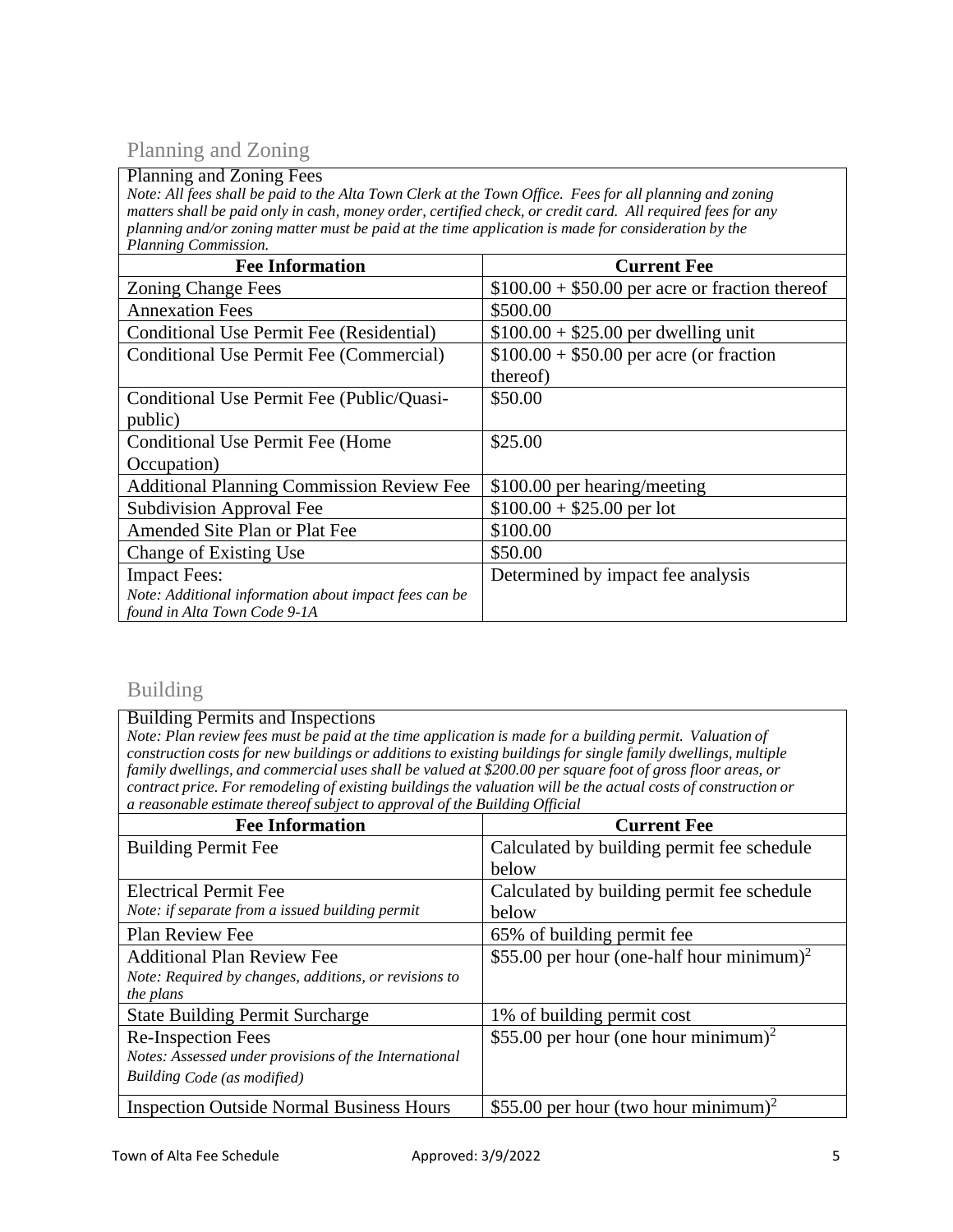| Note: Normal business hours are 8:00AM - 4:30PM,      |                                                      |
|-------------------------------------------------------|------------------------------------------------------|
| local time                                            |                                                      |
| <b>Resident Inspector</b>                             | \$47.00 per hour (one hour minimum)                  |
| Inspections for which no fee is specifically          | \$55.00 per our (one-half hour minimum) <sup>2</sup> |
| indicated                                             |                                                      |
| Special Inspections and/or Plan Checks                | Actual cost of inspection <sup>3</sup>               |
| <b>Requiring Outside Consultants</b>                  |                                                      |
| <b>Electrical Inspection Fee</b>                      | \$0.10 per gross square foot of enclosed             |
|                                                       | building area                                        |
| <b>Excavation Permit Fee</b>                          | \$250.00                                             |
| <b>Sewer Connection Fee:</b>                          | \$60.00 per fixture unit                             |
| Note: "Fixture units" as defined by the Unified       |                                                      |
| <b>Plumbing Code</b>                                  |                                                      |
| <b>Sewer Connection Fee:</b>                          | \$40.00 per fixture                                  |
| Note: "Fixture units" as defined by the Unified       |                                                      |
| <b>Plumbing Code</b>                                  |                                                      |
| <b>Demolition Permit Review</b>                       | <b>Actual Cost to Town</b>                           |
| Sign Permit Fee (sign area less than 32 square        | \$25.00                                              |
| feet)                                                 |                                                      |
| Note: For all signs for which a permit is required by |                                                      |
| Alta Town Code Title 10, Chapter 13. Fees shall be    |                                                      |
| based on the "sign area" as defined in Alta Town Code |                                                      |
| $10 - 13 - 4$                                         |                                                      |
| Sign Permit Fee (sign area equal to or greater        | \$50.00                                              |
| than 32 square feet)                                  |                                                      |
| Note: For all signs for which a permit is required by |                                                      |
| Alta Town Code Title 10, Chapter 13. Fees shall be    |                                                      |
| based on the "sign area" as defined in Alta Town Code |                                                      |
| $10 - 13 - 4$                                         |                                                      |

# <span id="page-6-0"></span>Water Operations

| <b>Fee Information</b>                                                | <b>Current Fee</b>                   |
|-----------------------------------------------------------------------|--------------------------------------|
| <b>Water Use Rates</b>                                                |                                      |
| Residential                                                           | \$73.42 per ECU per month            |
| Note: Residential monthly allocation shall be 6,400 gallons times its |                                      |
| "ECU" (Equivalent Capacity Unit).                                     |                                      |
| Commercial                                                            | $$11.47$ per 1,000 gallons per month |
| Note: Commercial monthly allocation shall be 6,400 gallons            |                                      |
| times its "ECU" (Equivalent Capacity Unit). All users which           |                                      |
| are not single family homes shall be deemed commercial users.         |                                      |
| Water overage fee                                                     | \$2.86 per $1,000$ gallons           |
| Note: Applies to both residential and commercial users if use         |                                      |
| exceeds the allocations listed above.                                 |                                      |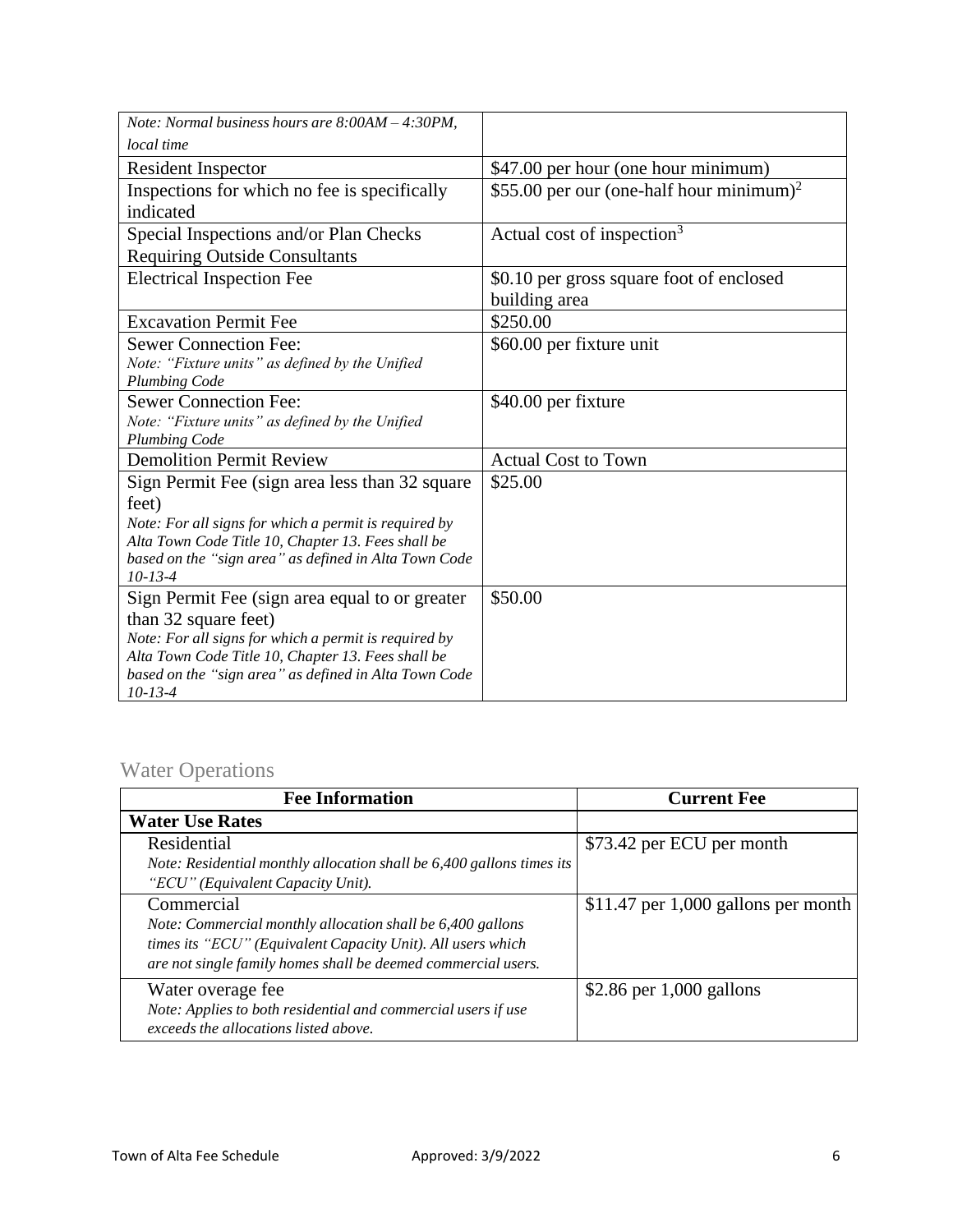<span id="page-7-0"></span>Water Expansion and Replacement

| <b>Fee Information</b>                                                                                                                                                                                                                                                                                                | <b>Current Fee</b>                                               |
|-----------------------------------------------------------------------------------------------------------------------------------------------------------------------------------------------------------------------------------------------------------------------------------------------------------------------|------------------------------------------------------------------|
| <b>Water Connections</b>                                                                                                                                                                                                                                                                                              | See building fees                                                |
| <b>Hydrant Fees</b><br>(Pertaining to the purchase of water from a fire<br>hydrant)                                                                                                                                                                                                                                   |                                                                  |
| Application/ permit fee for purchasing<br>water from a fire hydrant                                                                                                                                                                                                                                                   | \$50.00 per month (or any portion thereof)                       |
| Equipment Usage Fee                                                                                                                                                                                                                                                                                                   | \$30.00 per month (or any portion thereof)                       |
| Refundable Deposit<br>Note: A refundable deposit equal to the<br>replacement cost of a flow meter with shut-off<br>valve and back flow preventer, for use of said<br>items. However, said fee may be waived if the<br>applicant supplies its own, approved flow meter<br>with shut-off valve and back flow preventer. | See note                                                         |
| Water Use Fee                                                                                                                                                                                                                                                                                                         | \$2.50 per $1,000$ gallons per month (or any<br>portion thereof) |
| Non-permanent Water User Rate                                                                                                                                                                                                                                                                                         | \$2.50 per $1,000$ gallons per month (or any<br>portion thereof) |

# <span id="page-7-1"></span>Sewer Operations

| <b>Fee Information</b>                                           | <b>Current Fee</b> |
|------------------------------------------------------------------|--------------------|
| Sewer Rates (per year)<br>Note: Equivalent Capacity Unit ("ECU") | \$375.00 per ECU   |
| <b>Sewer Connection Fees</b>                                     | See building fees  |

### <span id="page-7-2"></span>Building Permit Fee Schedule

| <b>Total Valuation</b>    | Fee                                                                                                                                    |
|---------------------------|----------------------------------------------------------------------------------------------------------------------------------------|
| \$1.00 to \$500.00        | \$34.42                                                                                                                                |
| \$501.00 to \$2,000.00    | $$34.42$ for the first \$500.00 plus \$4.20 for each additional \$100.00, or fraction thereof, to and including \$2,000.00             |
| \$2,001.00 to \$25,000.00 | \$95.57 for the first \$2,000.00 plus \$19.20 for each additional \$1,000.00, or fraction thereof, to and including \$25,000.00        |
| $$25,001.00$ to           | \$539.93 for the first \$25,000.00 plus \$13.92 for each additional                                                                    |
| \$50,000.00               | $$1,000.00$ , or fraction thereof, to and including $$50,000.00$                                                                       |
| $$50,001.00$ to           | \$888.37 for the first \$50,000.00 plus \$9.66 for each additional \$1,000.00, or fraction thereof, to and including \$100,000.00      |
| \$100,000.00              |                                                                                                                                        |
| \$100,001.00 to           | \$1,371.37 for the first \$100,000.00 plus \$7.68 for each additional \$1,000.00, or fraction thereof, to and including \$500,000.00   |
| \$500,000.00              |                                                                                                                                        |
| \$500,001.00 to           | \$4,462.57 for the first \$500,000.00 plus \$6.54 for each additional \$1,000.00, or fraction thereof, to and including \$1,000,000.00 |
| \$1,000,000.00            |                                                                                                                                        |